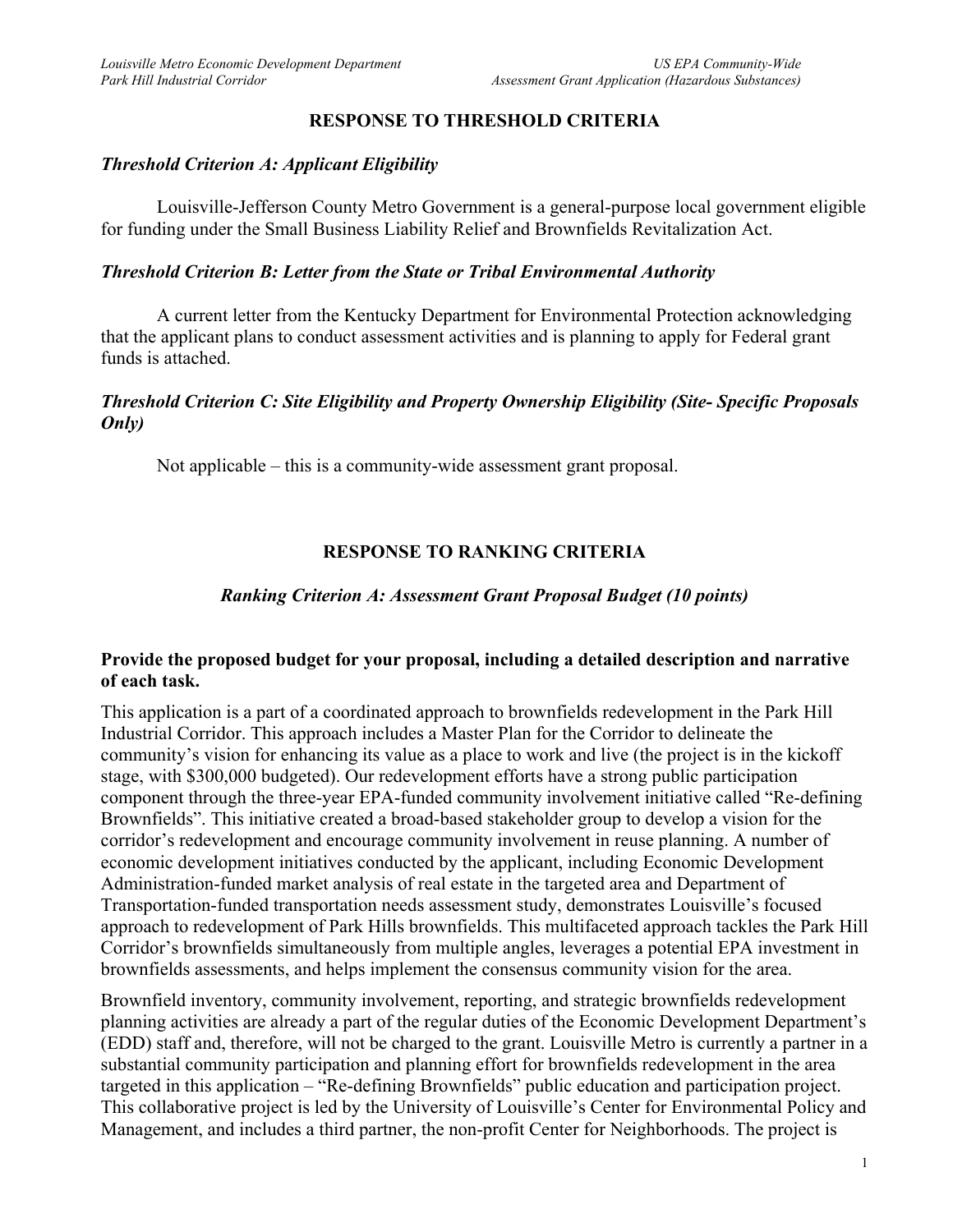funded by the EPA under the "Brownfields Training, Research and Technical Assistance Grants and Cooperative Agreements" program. It provides Louisville Metro with the valuable community input that will help us plan and prioritize the actual sites for assessments, which, in turn, supplements the budget for community involvement in this application.

The Park Hill Industrial Corridor Community-wide Assessment Program (Hazardous Substances) is designed to further Louisville Metro's initiatives in brownfield redevelopment. Our program is based on a notion that brownfields redevelopment should be a foundation for economic revitalization of socio-economically disadvantaged areas of the city. As our experience shows, the inertia of private markets towards brownfields areas, especially when burdened with the presence of socioeconomically disadvantaged populations, may be reversed once the levels of environmental contamination are quantified, the management plans are established, and a degree of certainty is brought to a development. We view the possibility of EPA's potential investment in our community as a unique financing mechanism that will cover substantial expenses for environmental assessments not available from any other source, whether public or private. This view is reflected in our budget which is designed to maximize the number of actual Phase I and Phase II assessments in the targeted community.

| <b>Budget Categories</b>  | <b>Project Tasks</b>                                          |                                                                  |                                   |           |  |
|---------------------------|---------------------------------------------------------------|------------------------------------------------------------------|-----------------------------------|-----------|--|
| (programmatic costs only) | Task $1$ :<br>Community Outreach/<br>Community<br>Involvement | Task 2:<br><b>Inventory</b> and Phase<br><b>I/II</b> Assessments | Task $3$ :<br>Cleanup<br>Planning | Total     |  |
| Personnel                 | In-kind                                                       | In-kind                                                          | In-kind                           |           |  |
| Equipment                 |                                                               |                                                                  |                                   |           |  |
| <b>Supplies</b>           | \$5,000                                                       |                                                                  |                                   | \$5,000   |  |
| Travel                    |                                                               |                                                                  | \$6,000                           | \$6,000   |  |
| Contractual               |                                                               | \$189,000                                                        |                                   | \$189,000 |  |
| <b>Total</b>              | \$5,000                                                       | \$189,000                                                        | \$6,000                           | \$200,000 |  |

### **Park Hill Industrial Corridor Community-wide Assessment (Hazardous Substances) Program Budget**

# *Budget Tasks:*

**Task 1. Community Outreach/Community Involvement.** This activity is already underway through the "Re-defining Brownfields" initiative and will be expanded to include public involvement in the selection and prioritization of assessment sites. The larger portion of the community outreach costs, as well as costs of programmatic activities associated with reporting will be covered in-kind through the staff time of the EDD's economic development professionals. Additional \$5,000 is budgeted as "Supplies" to support miscellaneous public participation process costs such as printing and distribution of brochures, fliers or other informational materials over and above cost of outreach activities conducted as part of the "Re-defining Brownfields" project.

**Task 2. Inventory and Phase I/II Assessments.** Our budget is designed to maximize the number of actual Phase I/II Assessments. "Contractual" (\$189,000) is budgeted to hire environmental consultants for the assessment work. As an estimate, and depending on size and history of uses at specific sites we expect to conduct 5-7 Phase I assessments (estimate: \$1,000 to \$4,000 each) and 2-4 Phase II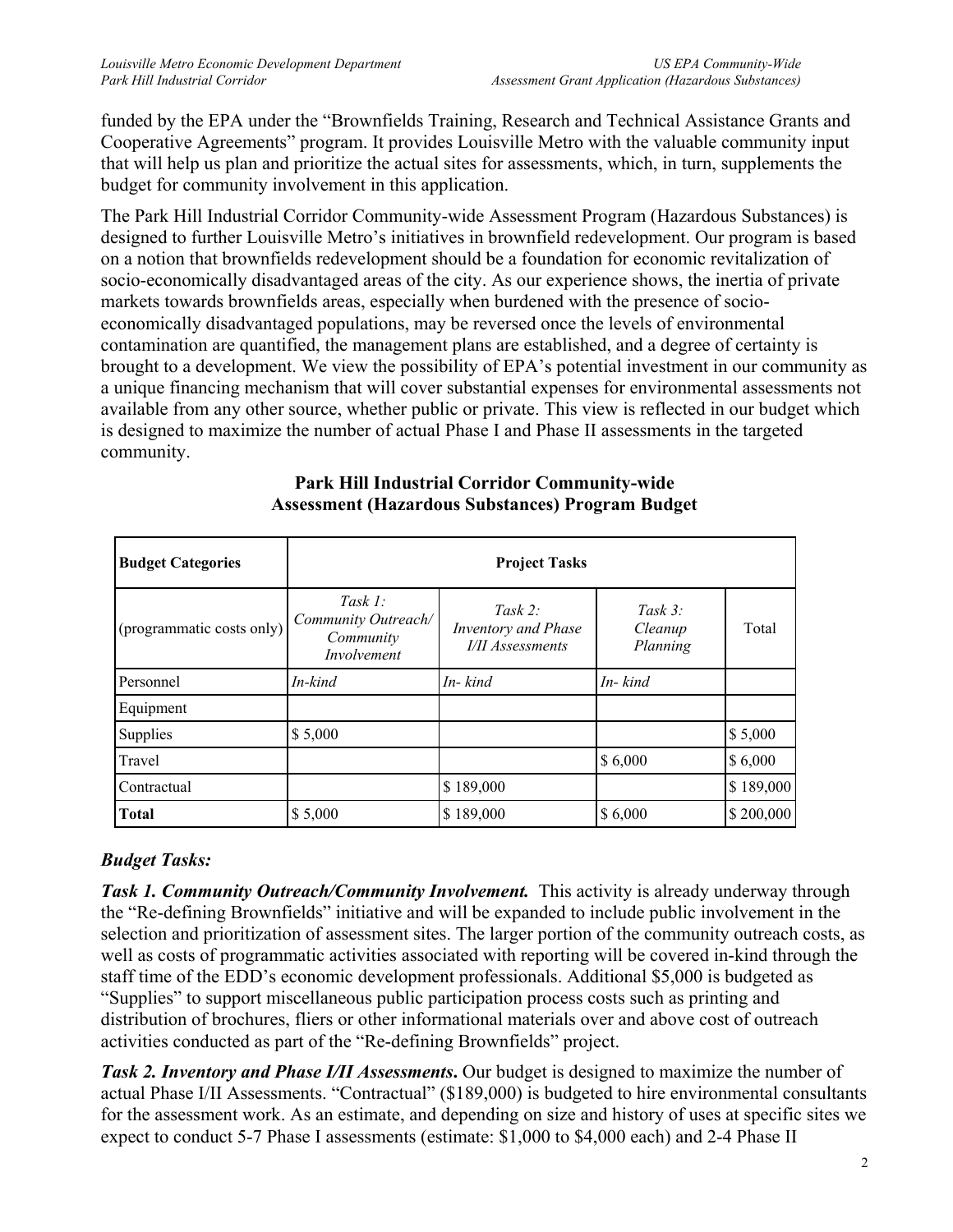assessments (estimate: \$20,000 to \$80,000 each). Also, an environmental contractor will perform initial in-depth review of historic documents and inventory of the sites, serving as the database from which the targeted community will select the sites (estimate: \$10,000 - \$20,000). The actual breakdown of the contractual cost distribution for site inventory and activities under Phase I and Phase II assessment will be decided following the public involvement process in the selection and prioritization of assessment activities. Costs of reporting associated with this task will be provided inkind by EDD.

**Task 3. Cleanup Planning.** Cleanup and redevelopment planning are a part of the EDD staff's regular work assignment, and therefore are shown as in-kind contribution to the project. Cleanup planning will be conducted by tapping into the existing "Re-defining Brownfields" initiative and integrating cleanup planning into the agenda of these regular public meetings. Cleanup planning will also be addressed during the Master Planning process. The "Travel" (\$6,000) line item will cover expenses of the applicant's staff for travel to the annual EPA Brownfield conferences and/or EPA educational workshops to learn the new approaches to site assessments and cleanup and to exchange ideas with the EPA representatives, other local governments, and environmental contractors. Costs of reporting associated with this task will be provided in-kind by EDD.

# *Ranking Criterion B: Community Need (15 points)*

# **1. Provide a detailed description of the target community that the project will benefit.**

The focus area of this EPA Community-Wide Assessment Grant Application is the Park Hill Industrial Corridor. This 2,100 acres area is located in the southeast corner of West Louisville, roughly matching Census tracts 27, 28 and 35. It is Louisville's old manufacturing center which, as a result of economic restructuring and numerous manufacturing plants' closures, suffered significant job losses. By focusing on this industrial zone, our goal is to leverage EPA grant funding to make a maximum impact on West Louisville as a whole, realigning its economy within the regional cluster network and replacing the lost heavy industrial jobs by supporting the demands of modern businesses. We expect that the spillover effects of our revitalization efforts will benefit all residents of West Louisville and truly reintegrate both Park Hill and West Louisville into the larger regional economy.

The Park Hill Industrial Corridor is a traditional-type industrial core which demonstrates the common symptoms of inner-city disinvestment and abandonment. The project area was hit the most by the economic restructuring. As an example of the severity of economic displacement, the following major manufacturing facilities located in the project area closed their doors in the last three decades: Philip Morris, Inc (employment in 1973 - 2,588), Henry Vogt Machine Co. (employment in 1973 – 1,200), and Fawcett Printing Co. (employment in  $1973 - 1,100$ ). The combined employment of only these three closed facilities is comparable to the whole current population of the area. Despite the strategic central location and available workforce, a weak market makes it difficult to stabilize and grow employment in the area. For example, in 2004 Corhart Refractories Co. closed its manufacturing facilities in the area resulting in the lay-off of 150 workers. The table below demonstrates the current level of distress in the project area and its immediate surrounding area (West Louisville), as compared to Louisville metro area, state of Kentucky and national data.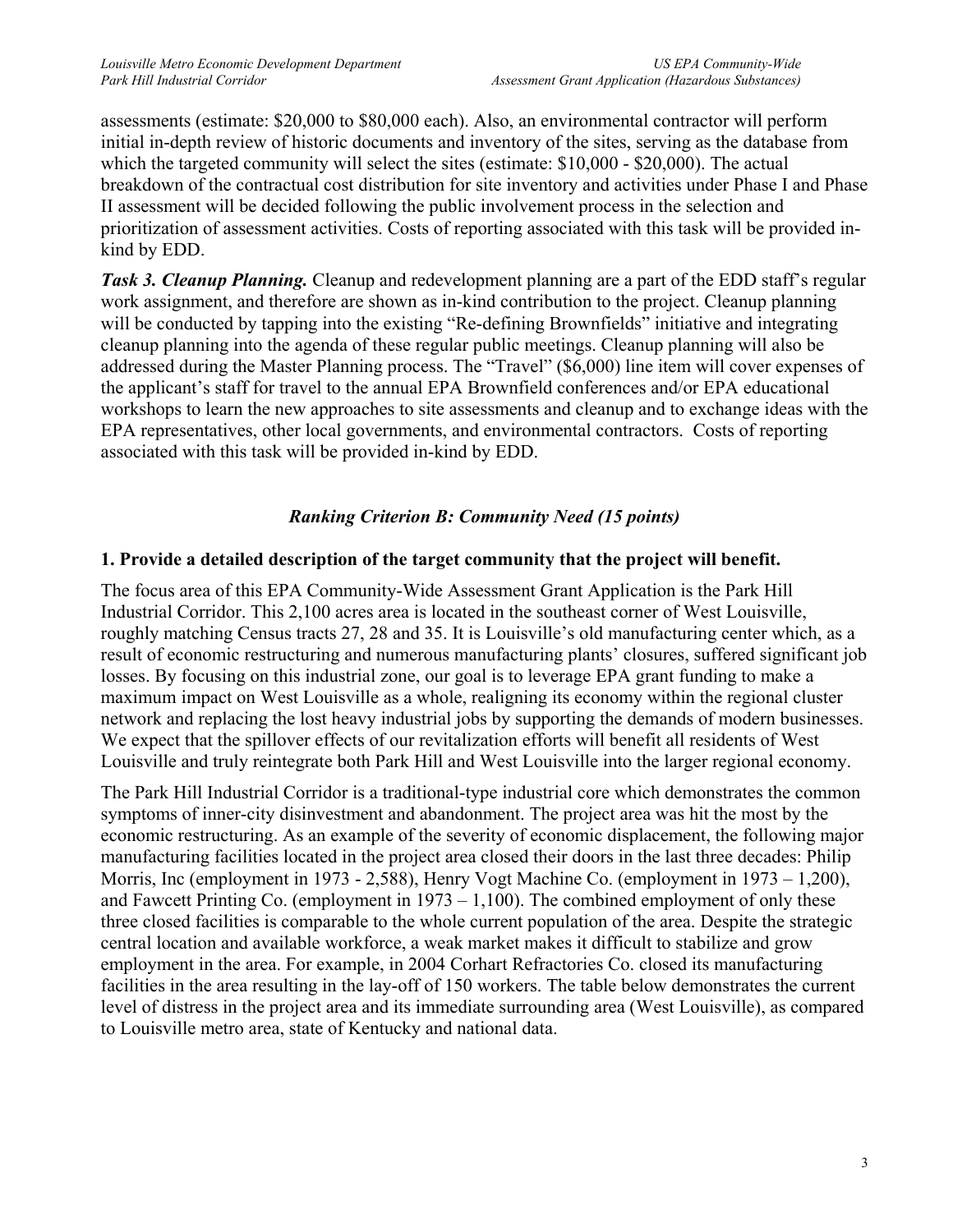*US EPA Community-Wide Assessment Grant Application (Hazardous Substances)* 

| <b>Project Area Statistics</b>      |                   |                 |            |           |                  |  |  |
|-------------------------------------|-------------------|-----------------|------------|-----------|------------------|--|--|
|                                     | Park Hill         | West Louisville | Louisville | Kentucky  | $\underline{US}$ |  |  |
|                                     | Corridor (project | (project impact | <b>MSA</b> |           |                  |  |  |
|                                     | focus area)       | <u>area</u> )   |            |           |                  |  |  |
|                                     |                   |                 |            |           |                  |  |  |
| Population                          | 5,096             | 75,733          | 1,025,598  | 4,041,769 | 281,421,906      |  |  |
| African-                            |                   |                 |            |           |                  |  |  |
| American, %                         | 80.6              | 69.0            | 13.8       | 7.3       | 12.3             |  |  |
|                                     |                   |                 |            |           |                  |  |  |
| Unemployed, %                       | 16.0              | 12.1            | 4.6        | 3.5       | 3.7              |  |  |
| Population                          |                   |                 |            |           |                  |  |  |
| <b>Below Poverty</b>                |                   |                 |            |           |                  |  |  |
| Level, %                            | 47.6              | 34.9            | 10.9       | 15.8      | 12.4             |  |  |
| Source: U.S. Bureau of Census, 2000 |                   |                 |            |           |                  |  |  |

As a large industrial zone, the target area for the assessment activities is mostly devoid of residents. No sensitive populations are present in the area. The ongoing public participation process through the "Re-defining Brownfields" initiative organized the residents of the neighborhoods surrounding the industrial zone to voice their opinion on the direction of future development in the Corridor. At these public meetings local stakeholders expressed concerns regarding environmental justice issues, expressing strong opposition to any development that may require erecting a smokestack. Environmental assessments are required before vacated and abandoned properties can be reused as modern environmentally clean employment generators meeting both the socio-economic needs of the area and health and safety concerns of the neighbors.

### **2. Explain how the targeted community will benefit from this grant.**

The consequences of economic restructuring described above not only significantly damaged the economy of the area and its sense of community, but also left a number of abandoned, vacant or underutilized industrial sites. As a result, the Park Hill Industrial Corridor landscape is marred with brownfields. The perception of contamination stifles redevelopment of the area. A number of initiatives, including local, state and federal investments are currently implemented and are also being planned. EPA's Assessment Grant will provide the targeted community with a funding source for community-wide assessments of possible contamination. This funding is not available from any other source. Together with other initiatives Louisville Metro and our community partners are implementing, this grant will fund a key part of the redevelopment strategy that is grounded in community participation, sound environmental data, and a focused goal of bringing jobs back to a distressed urban area through brownfields reclamation. Assessments funded by this initiative will promote cleanups, redevelopment, private investment, and, ultimately, new jobs for low-income residents of the neighborhoods surrounding the industrial core.

The opportunity to pursue a large-scale redevelopment in the corridor was a result of an earlier EPAfunded site-specific assessment project on a publicly owned property. EPA's site-specific assessment grant (2005; \$350,000) for the former Rhodia facility in the Park Hill Corridor allowed us to create an innovative cleanup financing mechanism, where a contractor demolished the assessed site, recycled scrap materials and paid itself for demolition with proceeds of scrap recycling. Estimated multimillion dollars costs of cleanup made it impossible for the city to clean up the site. Using a site-specific EPA assessment grant to leverage a private-party self-financed demolition and cleanup, this project allowed us to eliminate a potential public health hazard (abandoned chemical plant) adjacent to a public housing project. In 2007, Louisville Metro applied for two community-wide EPA assessment grants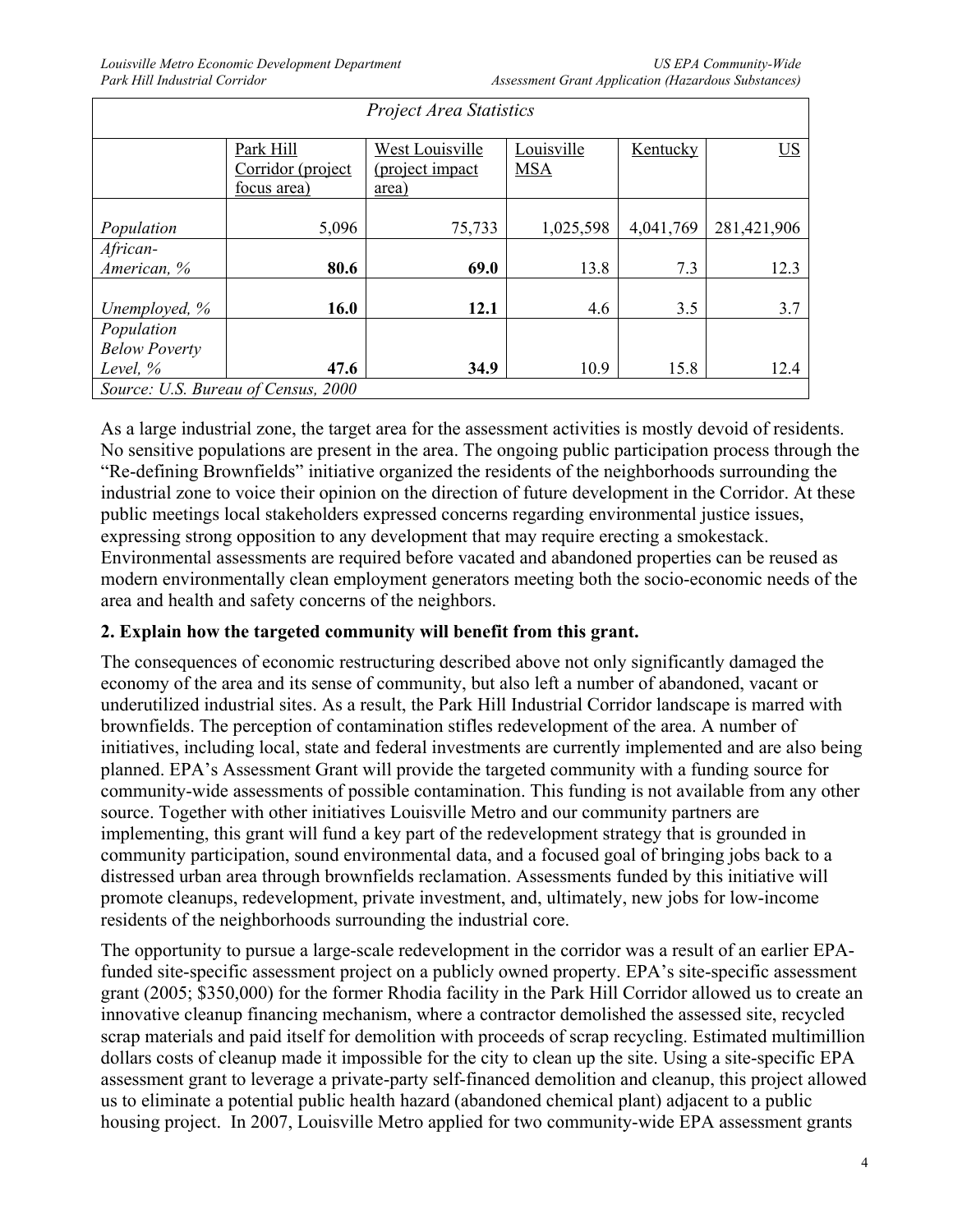and an RLF grant for the area as a whole. We received a grant for petroleum assessments (\$200,000), and for the Revolving Loan Fund (\$1,000,000). This Hazardous Substances assessment application will allow us to establish a comprehensive program for assessment of all eligible contaminants in the targeted area. By bringing vacant and underutilized properties back to the marketplace, we will stimulate the local private sector and non-profit organizations to reverse the socio-economic disadvantages of the area, provide wealth building opportunities for its residents, and fully integrate the area into the modern regional economy.

## **3.Characterize the impact of brownfields on your target community.**

West Louisville in general, and the Park Hill Industrial Corridor in particular, are severely hampered in their ability to link to the regional economy because of high transaction costs associated with land assembly, environmental assessments, building obsolescence, environmental remediation and restoring land titles to marketable condition. The brownfields problem is the biggest constraint on the redevelopment of the Park Hill Industrial Corridor due to the uncertainty of the perceived environmental contamination. Unless this uncertainty is addressed, private investors are unwilling to assume the financial risk and threats of liability. Similar mechanisms negatively affect residential property values in the area, which are the lowest in the Louisville Metro. A Community-Wide Assessment Grant will allow us to address these uncertainties and open the possibilities for economic growth and a higher quality of life for its residents.

The whole 2,100 acres area targeted in this application is considered a brownfield due to the history of multiple industrial uses. It is impossible to initiate any redevelopment project on any parcel in the area without performing, at a minimum, a Phase I assessment. Since current market conditions in the corridor do not allow cost-effective market-rate redevelopment, if at least some costs of assessment and cleanup are not publicly subsidized, the properties are left abandoned and underutilized, denying low-income population of the surrounding neighborhoods access to jobs. EPA assessment grant will help us work with private sector developers to convert vacant and underutilized brownfields into jobgenerating and sustainable uses.

### *Ranking Criterion C: Site Selection Process (6 points)*

# **1. Describe how sites were selected/will be selected and what site selection criteria were/will be developed.**

We use three specific site selection criteria (benchmarks) to establish the site selection process for this program. First, we rely on the expertise of the EDD's staff in collaboration with the environmental consultant and EPA grant manager to determine feasibility and cost-effectiveness of an assessment. Second, the benefits of the public investment in a site assessment should further the West Louisville Competitive Assessment and Strategy Project. This means that the priority in selection will be granted to sites with the greatest wealth building opportunities for residents and sustainable reuse potentials. Finally, sites are checked against the feedback Louisville Metro is obtaining from its ongoing participation in the EPA-funded community outreach initiative "Re-defining Brownfields". At this stage, any possible threats to public health, as well as opportunities to create greenspace will be discussed with representatives of community surrounding the Corridor. We will prioritize assessment on sites deemed most valuable by local stakeholders. The sites conforming to the three criteria above will be suitable candidates for assessment funding under this program.

### **2. Describe possible or previous inventory activities, prioritization efforts, or other activities.**

Since the early 1990s the Louisville Metro Government is actively pursuing the strategy of inner-city revitalization through brownfield redevelopment. As a recipient of the early EPA Brownfields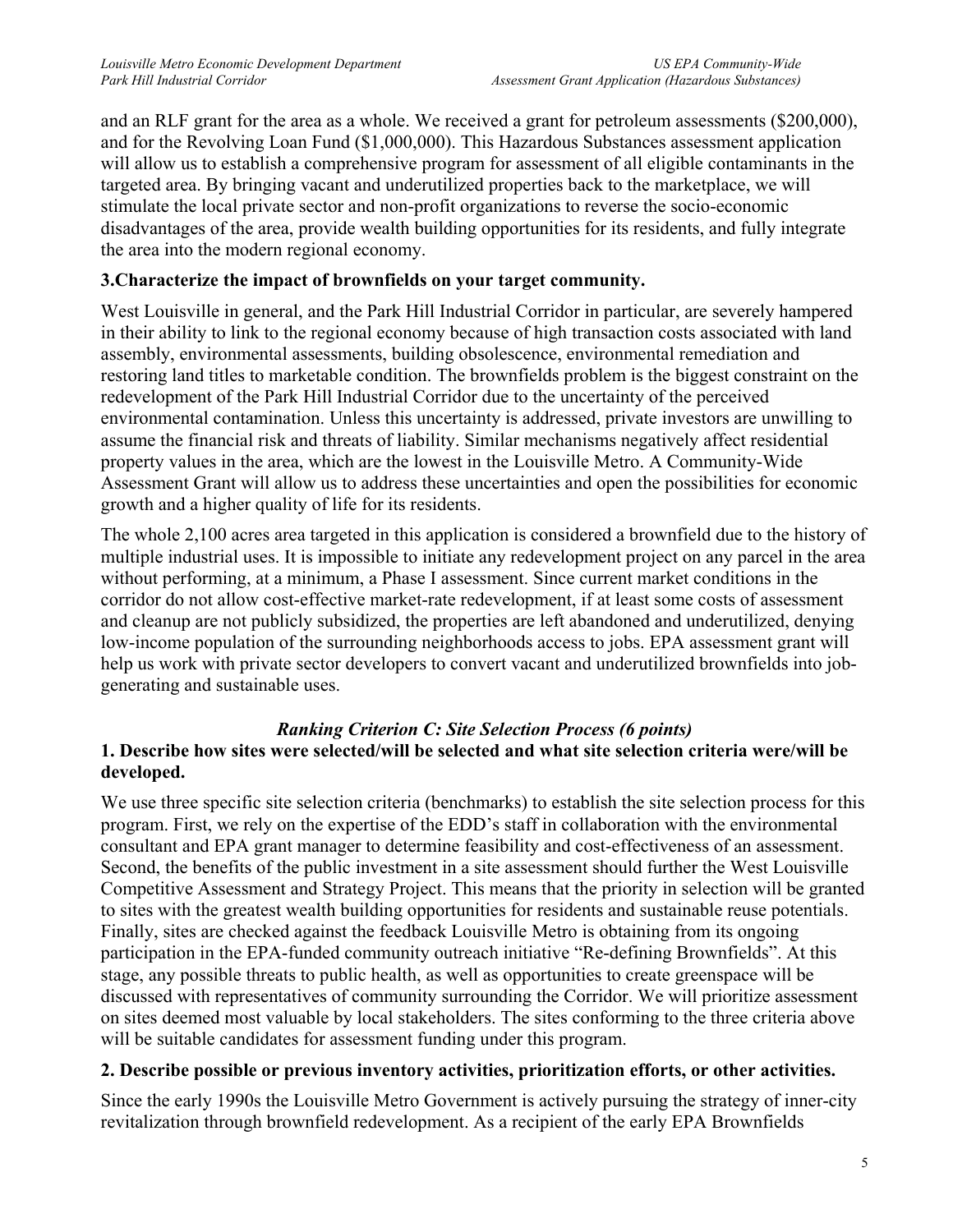Assessment Pilot Award in 1995 we created a parcel-specific database of property with layers of public environmental information throughout Louisville Metro. This database will serve as a template for the in-depth inventory activities in the Park Hill industrial core.

In 2000-2001, the Initiative for a Competitive Inner City in partnership with the City of Louisville brought together private, public and nonprofit leaders to develop the West Louisville Competitive Assessment and Strategy Project. By addressing market forces, building on competitive advantages and emphasizing economic growth, this inner-city revitalization strategy strives to increase the competitiveness of West Louisville as a business location, stimulate growth of West Louisville companies, increase jobs, income and wealth opportunities for West Louisville residents, and add to the growth and vitality of the regional economy. With the help of the West Louisville Economic Alliance Advisory Committee, this initiative is focused on sustainable reuse of underutilized brownfield sites.

Louisville Metro analyzed the area's land assembly and redevelopment potential, prioritized opportunities, and made information available to the development and business community. We manage a database of over 300 properties currently available for redevelopment or re-use.

### **3. If you anticipate conducting assessment activities on privately owned sites, discuss possible access issues and how you would resolve the issues.**

A number of property owners and area business representatives actively participate in the "Re-Defining Brownfields" initiative and the West Louisville Advisory Committee work. Through their involvement in the community dialogue, they have expressed an explicit interest in Louisville Metro's redevelopment efforts. Our continuous community outreach efforts clearly show private property owners' interest in brownfields assessment funding. Before conducting assessment activities on private sites, Louisville Metro will enter into written agreements with property owners.

# *Ranking Criterion D: Sustainable Reuse of Brownfields (12 points)*

# **To what extent will this grant support the goals below:**

### **1. Prevent pollution and reduce resource consumption through brownfield prevention, infrastructure reuse, etc.**

The underutilized sites in the Park Hill Industrial Corridor targeted by this community-wide application are located in a highly urbanized landscape. Their reuse will be land recycling in its best sense. Already compromised by earlier development, the assessment and cleanup allows reuse by developers who might otherwise go to greenfield sites. By providing alternative development opportunities, pressure may be relieved on remaining greenspace in Metro Louisville.

For any new construction in the corridor, there will be an opportunity to apply new ideas for building, siting, and design. In some instances, multiple goals may be achieved, such as addressing stormwater management issues through improved site design. EDD through its partner, Metropolitan Sewer District, is exploring techniques for reducing the extensive impervious surfaces in the Corridor. These techniques will be incorporated into the Master Plan.

Cornerstone 2020, the Jefferson County comprehensive plan adopted in 2000, is a form-based plan that seeks to assure appropriate design of proposed developments in the context of the pattern of surrounding development and the community's environmental goals. In addition, it seeks to assure multi-modal means of access to all development. The Metro Council recently adopted a new planning tool, Planned Development District, which provides greater flexibility for infill development. The tool facilitates mixed uses based on a master planning process with substantial community involvement.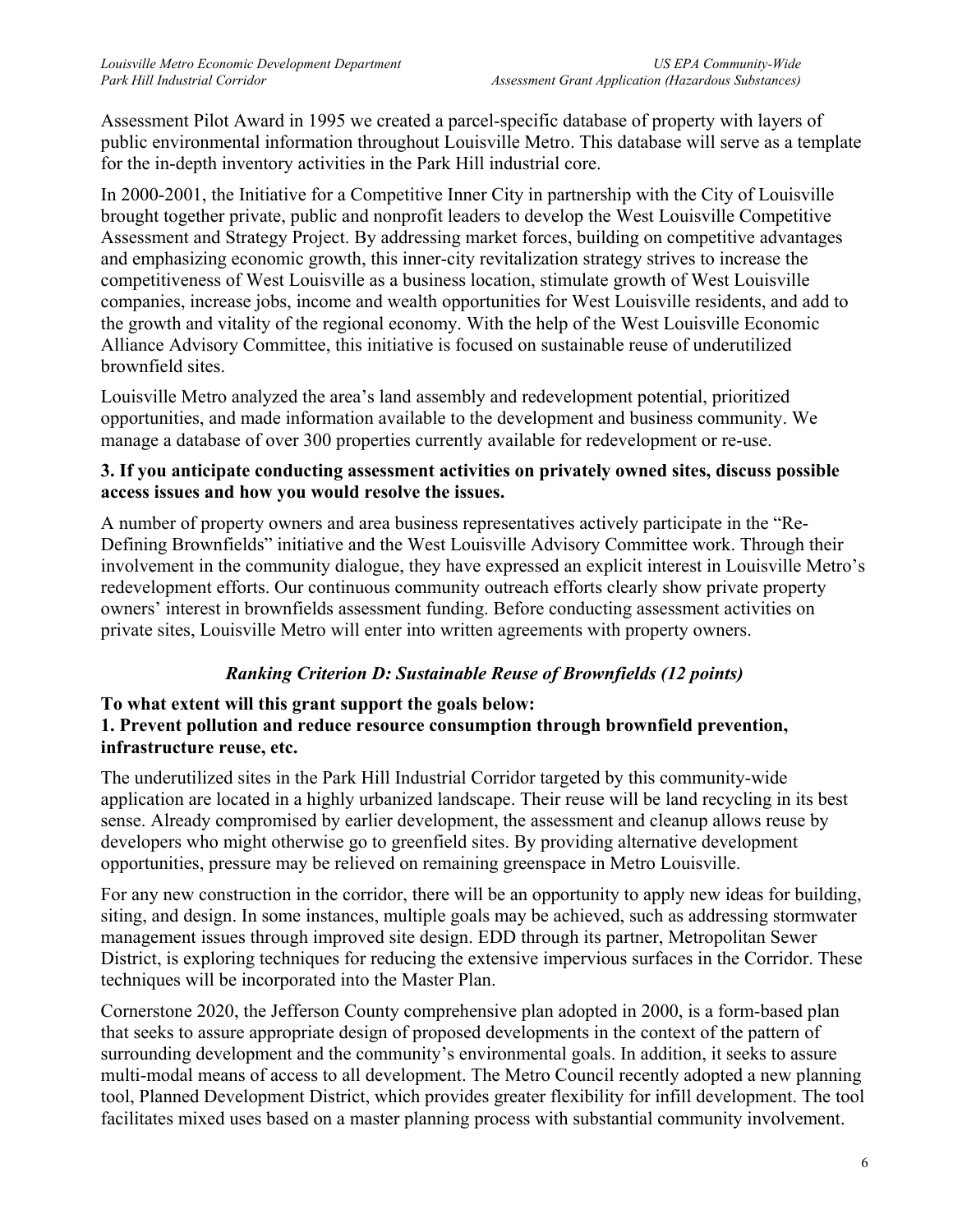Redevelopment of the Park Hill Industrial Corridor makes the best use of already existing infrastructure. The area is serviced by three railroads. All infrastructure is in serviceable condition. The City of Louisville recently invested in an expansion of the 9<sup>th</sup> Street Extension corridor which provides a modern connection from the industries in the area to Interstate 65, the major North/South highway. Any future use of the sites in the corridor could fully utilize the existing street grid system and rail lines. Water, sewer, gas and electric services to the majority of sites in the corridor are suitable for heavy or light industry. There are fiber optic cable lines in the street throughout the corridor. All lines could be used by future developments.

We are committed to promoting green building and energy efficiency standards in future construction in the area. Louisville Metro is an active participant in the "The Partnership for a Green City" – a partnership between Louisville Metro Government, University of Louisville, and Jefferson County Public Schools. The partnership project was established as a way to promote waste reduction, efficient energy use, and green infrastructure. As a part of this green initiative Louisville Metro is committed to the standards of environmental excellence. Any new public-purpose or educational facility that may be located in the Park Hill area following the assessments and remediation will strive to adhere to the green guidelines established by this initiative. Also, EDD has staff knowledgeable of the modern environmental technologies and innovative financing mechanisms, and will educate private and nonprofit developers working in the Park Hill Corridor about the economic potential for green building technology as well as about federal incentives available for energy-efficient applications.

## **2. Promote economic benefits.**

Over the past years, Economic Development Department's Commercial and Industrial Development division witnessed a substantial and growing interest in the private sector for bringing idle and underutilized real estate back to the marketplace. The desire of both public and private stakeholders in the community to identify catalyst projects and ignite economic revitalization of the area is well documented in the West Louisville Comprehensive Assessment and Strategy Project. The lack of funding for assessment activities substantially slows the pace of possible redevelopment. The assessment and cleanup activities in the area will raise market valuation of the corridor and be welcomed by property owners in this undervalued area of the city. The size of the brownfields assessment focus area provides us with a variety of sites suitable for assessment activities.

The redeveloped Park Hill Industrial Corridor will increase the community's confidence in redevelopment prospects for West Louisville as a whole and will lead to increased investment in the area. New jobs expected due to redevelopment of the area will help residents reinvest their incomes in their community and trigger multiplier effects through the local economy. The increased property values resulting from the improvements in the area, and the new sources of revenue due to conversion of abandoned and underutilized properties into productive use will provide a welcome boost for local revenues which may be further reinvested into the redevelopment efforts for the benefit of socioeconomically disadvantaged populations.

The work on the development of the West Louisville Comprehensive Assessment and Strategy Project revealed the community's understanding of the link between brownfields redevelopment and innercity economic revitalization. The need for contiguous land for modern employers can be met only through land assembly which, due to the history of use in the area, is impossible without environmental assessments. Park Hill Industrial Corridor is the only large infill industrial area in Louisville which meets the economic development needs outlined in the West Louisville Competitive Assessment and Strategy Project. It is critically important to develop the area in a manner that maximizes employment opportunities and supports regional industrial clusters. EPA's investment in community-wide assessments will help us conduct redevelopment efforts with consideration of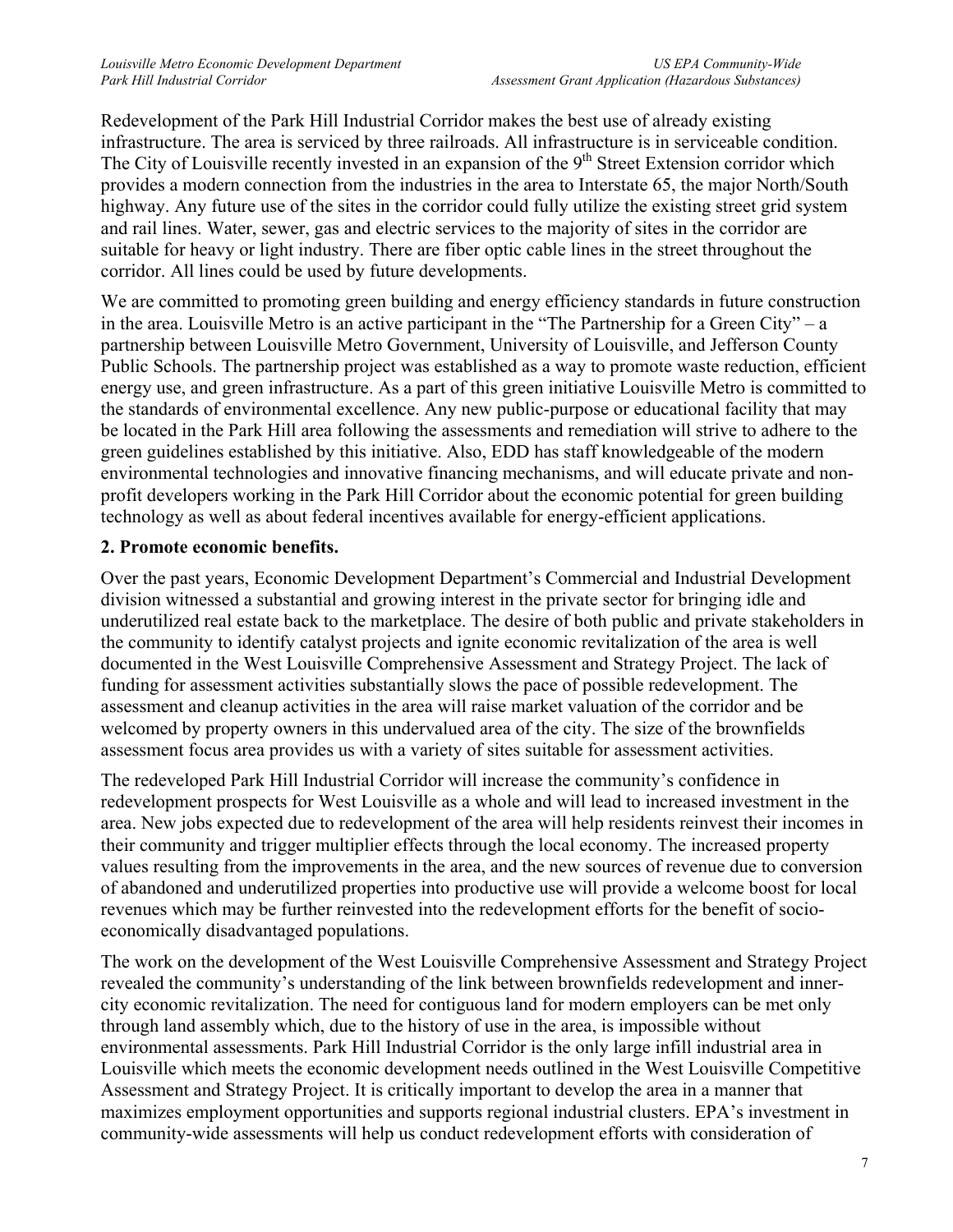environmental data, combining economic development goals with environmental justice and public health concerns.

## **3. Promote a vibrant, equitable, and healthy community.**

Despite the setbacks that Park Hill Corridor experienced in the past, it has a lot of potential for transformation into a vibrant, equitable and healthy community. The targeted area currently has many vacant lots/buildings, perceived and real brownfields, and a housing project whose residents represent some of the poorest in the area. Park Hill Industrial Corridor is often times perceived by residents and businesses as an "undevelopable" part of the city. By identifying sites for future redevelopment and assessing their environmental condition, we encourage cleanup and reinvestment, increase market valuation of the area, stimulate private business interest, and prevent abandonment of the properties which are in danger of becoming future brownfields.

Central location, adequate infrastructure, proximity to downtown, and public amenities in the surrounding neighborhoods make the Park Hill Industrial Corridor a suitable candidate for promoting alternative dense urban growth options. Excellent bus transportation routes exist in the area. Public buses on local routes have equipment installed to accommodate bike riders, facilitating alternative commute options. As the interest in unconventional housing choices is gaining momentum in the Metro Louisville, the proximity of the area to the University of Louisville campus and the historic Victorian Old Louisville neighborhood may promote redevelopment of old industrial buildings on the fringes of the area into loft-style housing and mixed use developments. By converting brownfields into employment centers suitable for modern businesses, mixed use housing alternatives, and greenspace we can revitalize the Park Hill Corridor and create a model of a vibrant urban community as an alternative redevelopment option for West Louisville and other communities. The Park Hill Industrial Corridor is an ideal location to apply the new planning tool, Planned Development District, recently adopted by the Metro Council.

## *Ranking Criterion E: Creation and/or Preservation of Greenspace/Open Space or Nonprofit Purpose (5 points)*

### **Describe the extent to which the grant would facilitate the creation of, preservation of, or addition to a park, greenway, undeveloped property, recreational property, or other property used for nonprofit purposes.**

The focus area is a large inner-city traditional industrial zone which has very little greenspace. During the "Re-defining Brownfields" public meetings, the local community expressed a strong desire for more greenspace in the Park Hill Industrial Corridor, including parks, areas for farmers' markets and raised bed community gardens. Several locations of the possible greenspace were identified. This grant will help us assess these already identified sites for future greenspace and/or find alternative locations.

Identification of sites which started at the "Re-defining Brownfields" workshops will continue during development of the Master Plan for the Corridor. "Parks, Open Space, and Recreation" Element of the Master Plan will be developed with public input. This Element of the Master Plan will reflect community vision for greenspace, and outline overall redevelopment plans, including possible parks, bike and pedestrian trails, wetlands, botanical gardens, green streetscape, etc.

Louisville Metro Government provides long-term care and maintenance of the public green space within Louisville-Jefferson County Metro through its Metro Parks department. The department is adequately staffed and funded. If a new public greenspace is established in the Park Hill Corridor, long-term care and maintenance will be provided by the Metro Parks department.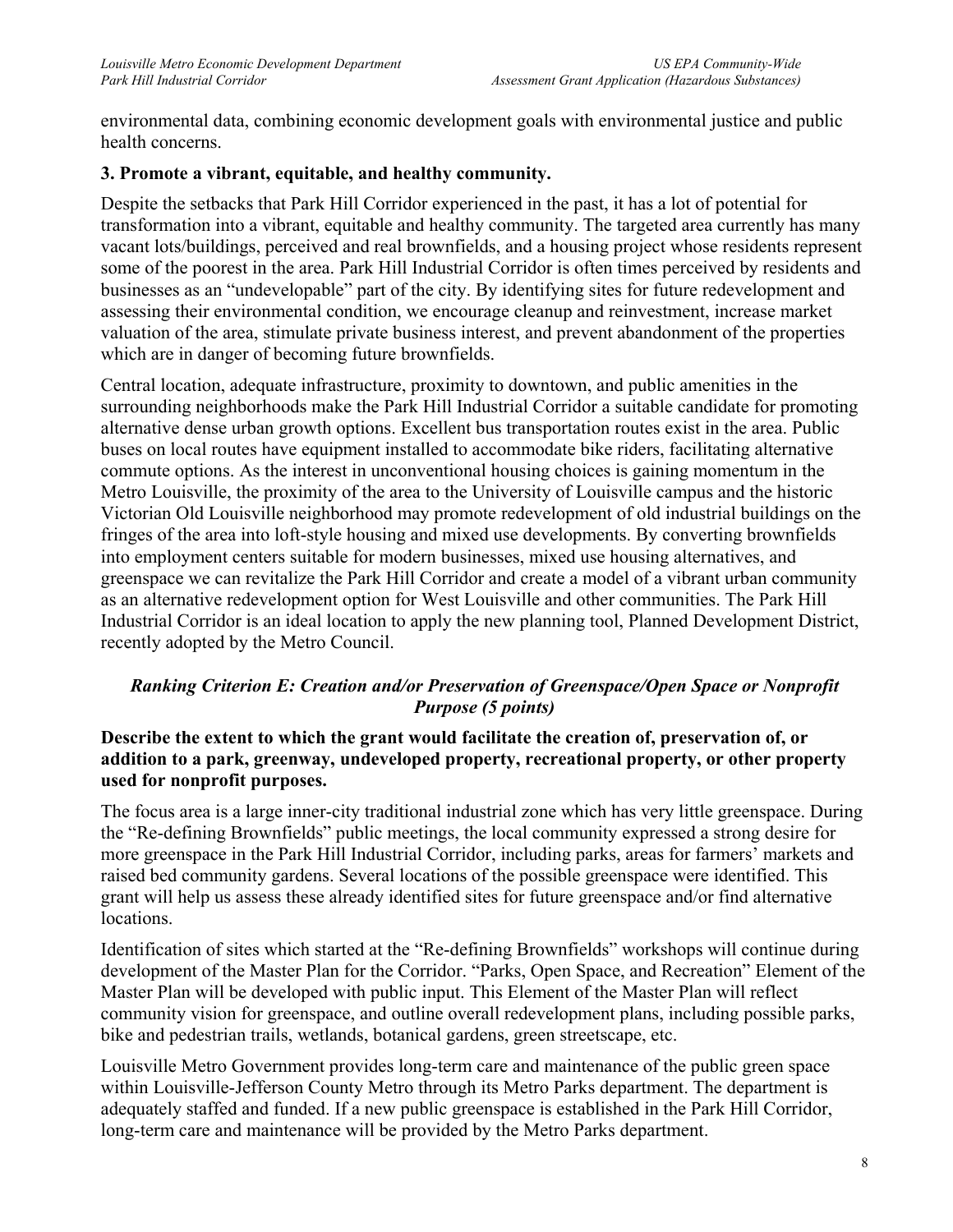# *Ranking Criterion F: Pre-Award Community Notification (12 points)*

### **1. Describe how the targeted community will be notified of your proposed plans.**

Our primary mechanism for community notification will be the "Re-defining Brownfields" workshops. More than a single public meeting, these workshops represent meaningful community participation in brownfields redevelopment. Over that last two years we held 20 meetings and workshops with an average attendance of 40-50 people. The makeup of the group is designed to fully represent the targeted community (West Louisville and Park Hill Industrial Corridor). During these public meetings EDD will describe the EPA Brownfield Assessment program, outline our grant application, and invite workshop attendants to ask questions, and provide comments and suggestions. The community stakeholders will be also invited to discuss details of the projects at the EDD office.

Besides the targeted public meetings, Park Hill redevelopment initiatives and EDD's brownfields work in general attracts significant local media attention. In 2007, local newspapers already published several articles, including front page coverage, describing the Park Hill project. Several journalists are actively tracking the progress of the planning studies, as well as the Master Plan. Local TV stations reported on the Park Hill Petroleum Assessment grant and the Brownfields RLF grant; local residents, EPA representatives, and Louisville public officials were interviewed. Local National Public Radio affiliate regularly announces conferences and grant awards, providing the broadest coverage of Louisville Metro brownfields-related events. We will provide our media partners with up-to date information on grant announcements and the project process, and seek additional publicity covering our redevelopment efforts.

### **2. Explain why the notification method provided above is the most appropriate way to reach your target community.**

We believe that tapping into a series of open, public and inclusive workshops involving West Louisville and Park Hill residents is substantive and effective community notification.

The makeup of the "Re-defining Brownfields" stakeholder group is designed to fully represent the targeted community, including residents, property owners, developers, nonprofits, businesses, and public sector representatives. In order to assure the broadest possible involvement in the series of workshops, Mayor Abramson invited a core group of over 125 individuals to participate via letter under his signature. This core group was recommended during the project's planning stages by the "Re-defining Brownfields" project partners and community residents. All invitees received follow up phone calls to encourage their participation. Following this, the Center for Neighborhoods mailed postcards to 1000 community residents using contacts developed through the Annie E. Casey's Foundation's "Making Connections" Network. Following the original mailings, a second batch was distributed. In addition, the Network's Resident Organizing Coordinators personally recruited residents from the targeted community. Each year, additional efforts are made to reach those who missed the previous year's announcements. To supplement these mailings, postcard invitations to the workshops are permanently displayed on the bulletin boards of the California Neighborhood Community Center and the Park Hill "Bridges of Hope" Community Center. We actively seek new participants and ask workshop attendees to invite other interested parties to join our discussions.

### **3. How long of a comment period do you propose?**

An adequate time (2 to 4 weeks) for feedback between soliciting public comment and actual assessment work will be provided allowing for correcting our plans based on community input. Contact information for the EDD staff working on the project will be available. We will also reiterate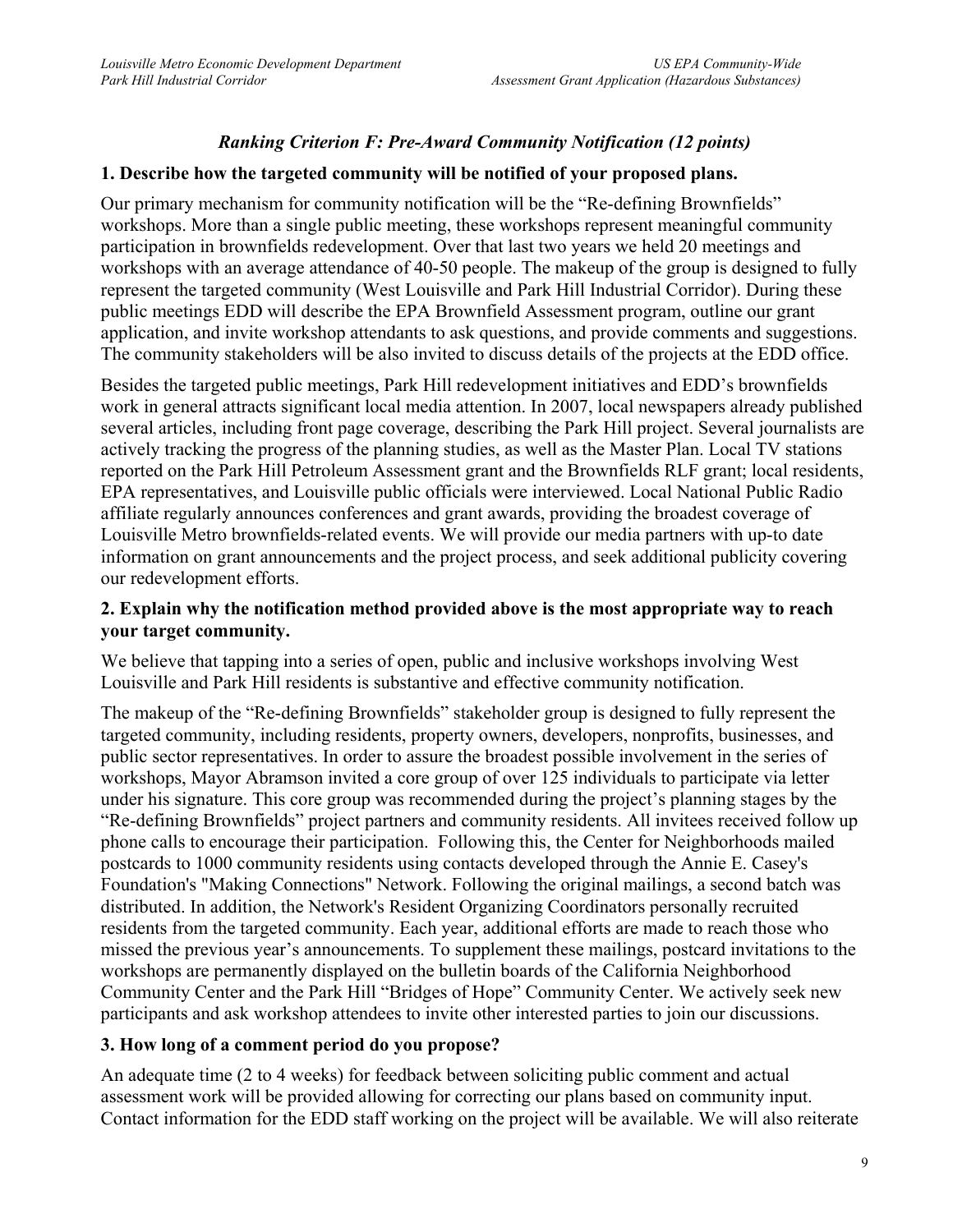to this community stakeholder group that we will seek their active participation in the implementation of the grants, especially to prioritize and select targeted sites in the community-wide assessment and cleanup efforts.

## **4. What are your plans for addressing comments received?**

"Re-defining Brownfields" initiative is an ongoing meaningful form of community engagement. All comments will be discussed in the public meetings and, before proceeding with actual assessment work, workplans will be adjusted to reflect community preferences.

# *Ranking Criterion G: Ongoing Community Involvement (16 points)*

## **1.Discuss your plan for involving the affected community.**

Community involvement has always been the key characteristic of Louisville Metro's approach to inner-city redevelopment projects. One such initiative, the West Louisville Competitive Assessment and Strategy Project, which emphasizes the reuse of brownfields and underutilized properties, was developed in 2000-2001 by Louisville Metro and Greater Louisville Inc. with a high level of community participation. West Louisville residents, media, businesses and non-profits were active in the Project's decision-making process. We anticipate the same active participation of all stakeholders committed to the redevelopment and revitalization of West Louisville in planning for cleanup and reuse of brownfields assessed under this grant. Currently, a working sub-committee is focusing on developing or improving redevelopment incentives.

In 2005 Louisville Metro, University of Louisville and Louisville Community Design Center (now the Center for Neighborhoods) formed a coalition to create an innovative program for community participation and education on the issue of brownfield redevelopment. This coalition was formed out of mutual desire to jumpstart community and economic development in an area that is extremely difficult to redevelop due to environmental and socio-economic disadvantages. All partners are committed to establishing a process through which the community is able to contribute in constructive and meaningful ways to the brownfields redevelopment planning process in Metro Louisville. In the summer of 2005 the "Re-defining Brownfields" project received EPA funding under the "Brownfields Training, Research and Technical Assistance Grants and Cooperative Agreements" program.

Using the feedback from the "Re-defining Brownfields" initiative for planning and prioritizing site assessments will strengthen the community-wide assessment process. Louisville Metro will take full advantage of this unique opportunity by integrating cleanup decision-making and reuse planning into the  $3<sup>rd</sup>$  year agenda of this pilot project. This combination may also provide a test ground for examining the impact of EPA-funded community-based brownfield training and research programs on the EPA-funded assessment and cleanup initiatives.

### **2. Describe your efforts and/or plans to develop partnerships at the local, state, and/or tribal level with other stakeholders to ensure appropriate and sustainable cleanup and redevelopment of brownfields in your targeted community.**

EDD has a long and successful history of collaboration with the State of Kentucky when developing legislation and regulations for cleanup standards and procedures, as well as economic incentive packages targeting brownfields and in-fill development. EDD also has a successful tract record of working with state environmental oversight authorities on ensuring environmental compliance of assessment, cleanup and redevelopment projects of various scales, both with a public purpose, and to support private redevelopment initiatives.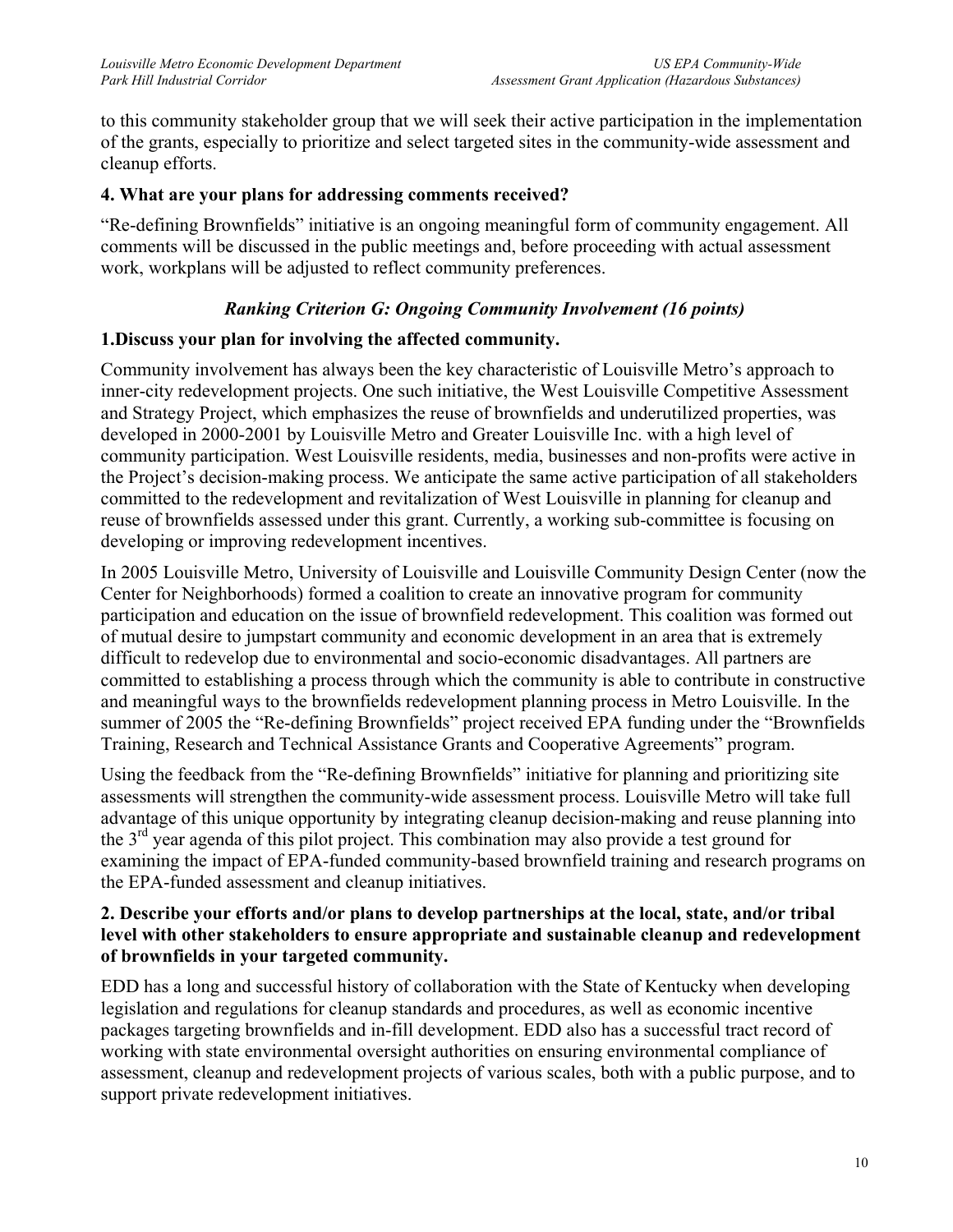EDD strives to advance a brownfields revitalization agenda in the Louisville area and to establish lasting partnerships with stakeholders in the brownfields redevelopment field. EDD worked as a facilitator and a key actor in establishing the Kentucky Chapter of the National Brownfields Association. This organization serves as a vehicle for promoting the responsible redevelopment of brownfields in Kentucky. The inaugural meeting was held in Louisville, symbolically, at the Louisville Slugger Field, a former brownfield train depot and a recipient of Phoenix Award for excellence in brownfields redevelopment. The meeting was a great success with more than a 100 attendees, positive feedback, and overwhelming interest from the state and local brownfields redevelopment community. The activities of the Kentucky Chapter of the National Brownfields Association promise to be an important path for developing partnerships at the state and local level.

In October 2007, the applicant was one of the key organizers of the multiregional Sustainable Redevelopment in the Ohio River Valley Conference. Groups and individuals interested in learning about innovation in developing communities that lead to long-term benefits for the environment, public health and quality of life in communities were invited to attend. Park Hill redevelopment was discussed in detail during the conference, showing our commitment to public health and sustainable redevelopment. The conference also gave the Kentucky and Indiana Chapters of the National Brownfields Association an opportunity to gather and share brownfields redevelopment experiences.

### **3. Describe your specific plans for communicating the progress of your project to citizens.**

Communications to the targeted community will be coordinated with the EPA-supported series of open public meetings "Re-defining Brownfields". Progress reporting, progress discussion, prioritization, and planning for action during the assessment project's implementation will be integrated into the agenda of the "Re-defining Brownfields" workshops. This provides the most direct channel for communication and feedback between the Louisville Metro and the Park Hill Corridor community including its residents, business owners, real estate developers, and representatives of public and non-profit organizations. Agenda of the meetings, minutes, summaries, and copies of the presentations made during the workshops are available at www.redefiningbrownfields.org

The project area does not have a substantial non-English speaking population and thus does not require a separate plan for communicating in languages other than English. However, Louisville Metro Government has the Office for International Affairs which will provide assistance with foreign language communication if such need arises.

Moving beyond the boundaries of a single industrial zone, the meetings of the West Louisville Economic Alliance Advisory Committee (a stakeholder group which includes representatives of community-based organizations, area businesses, and public and nonprofit sectors, targeting a larger West Louisville revitalization agenda) will provide us with a stage to communicate the progress of the project and coordinate economic development concerns with the concerns of environmental cleanup and environmental justice on a Metro-wide scale.

### **4.Provide a list of the community-based organizations involved in this project.**

The following community based-organization will participate in the Park Hill Industrial Corridor Community-Wide Assessment (Hazardous Substances) project: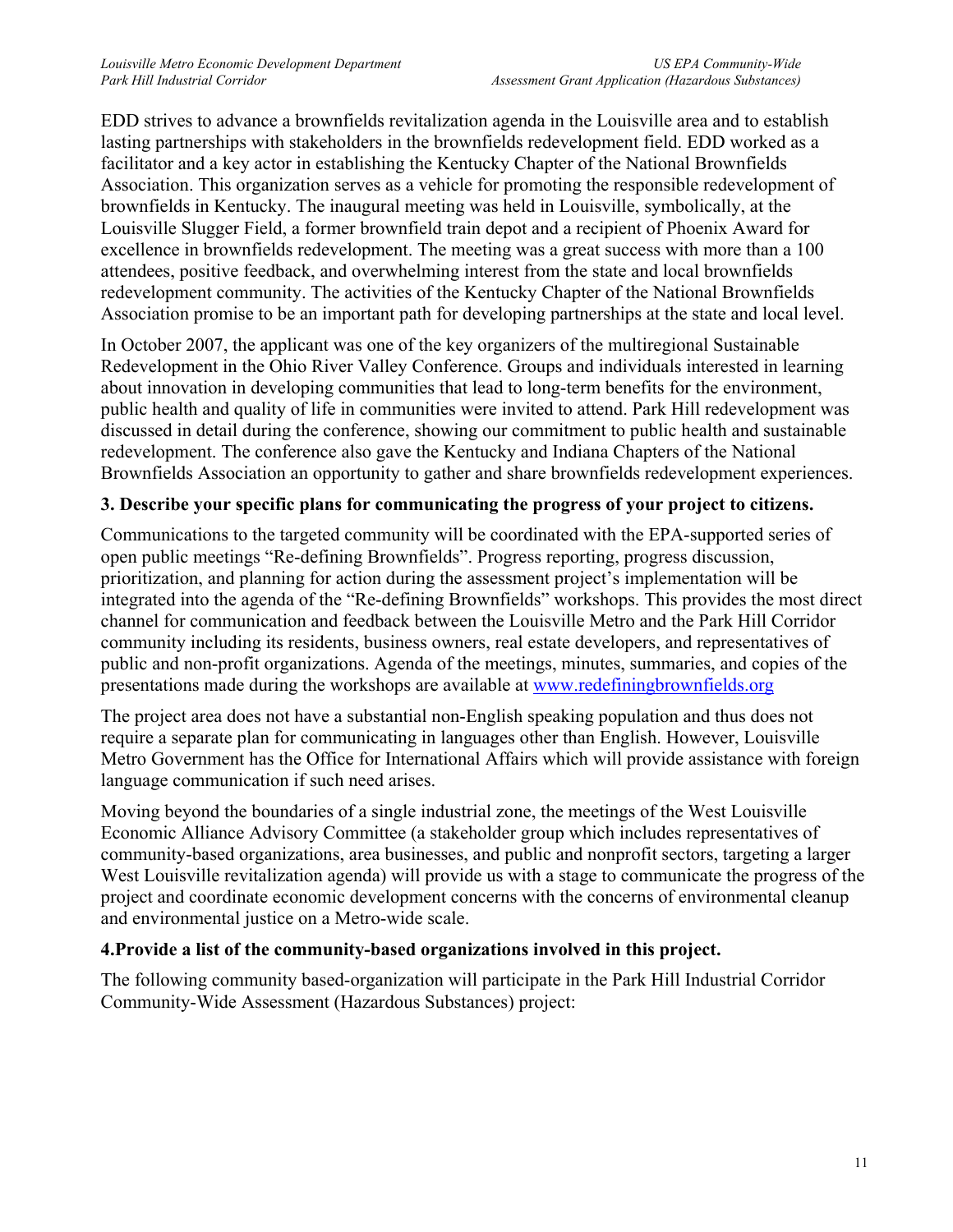| Organization            | Contact             | <b>Description</b>                                                                                                                                    |
|-------------------------|---------------------|-------------------------------------------------------------------------------------------------------------------------------------------------------|
| Center for              | Dr. Peter B.        | An educational institution.                                                                                                                           |
| Environmental           | Meyer, Director,    | CEPM is comprised of three research groups: 1) the                                                                                                    |
| Policy and              | $(502)$ 852-8032;   | Brownfields/Smart Research Group, 2) the                                                                                                              |
| Management              | Dr. Lauren          | Environmental Policy and Forecasting Team and 3)                                                                                                      |
| $(CEPM)$ ,              | Heberle,            | the EPA Region 4 Southeast Regional Environmental                                                                                                     |
| University of           | Associate           | Finance Center. CEPM is a lead partner in the                                                                                                         |
| Louisville.             | Director,           | coalition with the Louisville Metro and the Center for                                                                                                |
|                         | $(502)$ 852-4749.   | Neighborhoods in an EPA-funded public                                                                                                                 |
|                         |                     | participation project of building community                                                                                                           |
|                         |                     | knowledge, involvement and investment in                                                                                                              |
|                         |                     | brownfields redevelopment in Park Hill Industrial                                                                                                     |
|                         |                     | Corridor ("Re-defining Brownfields (Brownfields                                                                                                       |
|                         |                     | Institute)").                                                                                                                                         |
| Center for              | John I. Trawick,    | A non-profit organization.                                                                                                                            |
| Neighborhoods           | Executive           | CFN is engaged in community building and                                                                                                              |
| (CFN), formerly         | Director,           | neighborhood organizing work. CFN is a partner in a                                                                                                   |
| Louisville              | $(502) 589 - 0343.$ | coalition with the Louisville Metro and the CEPM in                                                                                                   |
| <b>Community Design</b> |                     |                                                                                                                                                       |
| Center                  |                     |                                                                                                                                                       |
|                         |                     | investment in brownfields redevelopment in Park Hill                                                                                                  |
|                         |                     | Industrial Corridor ("Re-defining Brownfields                                                                                                         |
|                         |                     | (Brownfields Institute)").                                                                                                                            |
| Greater Louisville      | DeVone Holt,        | A local chamber of commerce (a business group).                                                                                                       |
| $Inc$ (GLI).            | West Louisville     | GLI is an organization promoting economic                                                                                                             |
|                         | Economic            | development and representing interests of private                                                                                                     |
|                         | Development         |                                                                                                                                                       |
|                         | Manager,            | EDD collaborative partner in the implementation of                                                                                                    |
|                         | $(502)$ 625-0134.   | West Louisville Competitive Assessment and                                                                                                            |
|                         |                     | <b>Strategy Project.</b>                                                                                                                              |
|                         |                     | an EPA-funded public participation project of<br>building community knowledge, involvement and<br>businesses in Greater Louisville area. GLI is a key |

### *Ranking Criterion H: Reduction of Threats to Human Health and the Environment (26 points)*

### **1.Describe how the funds will be used to address/facilitate the identification and/or reduction of threats to human health and the environment within the target area.**

The assessment grant will identify any threats to human health and the environment that may be present in the area by adequately assessing sites so that reasonable remediation goals can be pursued. Reports of scattered releases of various hazardous substances, pollutants, and contaminants, both documented and unknown prior to required reporting are prevalent throughout the area. "Re-defining Brownfields" initiative's public participation process identified general public concern about the possibility of environmental contamination but did not uncover any evidence of actual negative health effects. With the possibility of hazardous substances present on various sites, thorough assessments are needed to assure that residents, remediation workers and future tenants of the sites are protected from exposures. Assessment and characterization of sites throughout the Park Hill Corridor is crucial to the safe and effective redevelopment of the area.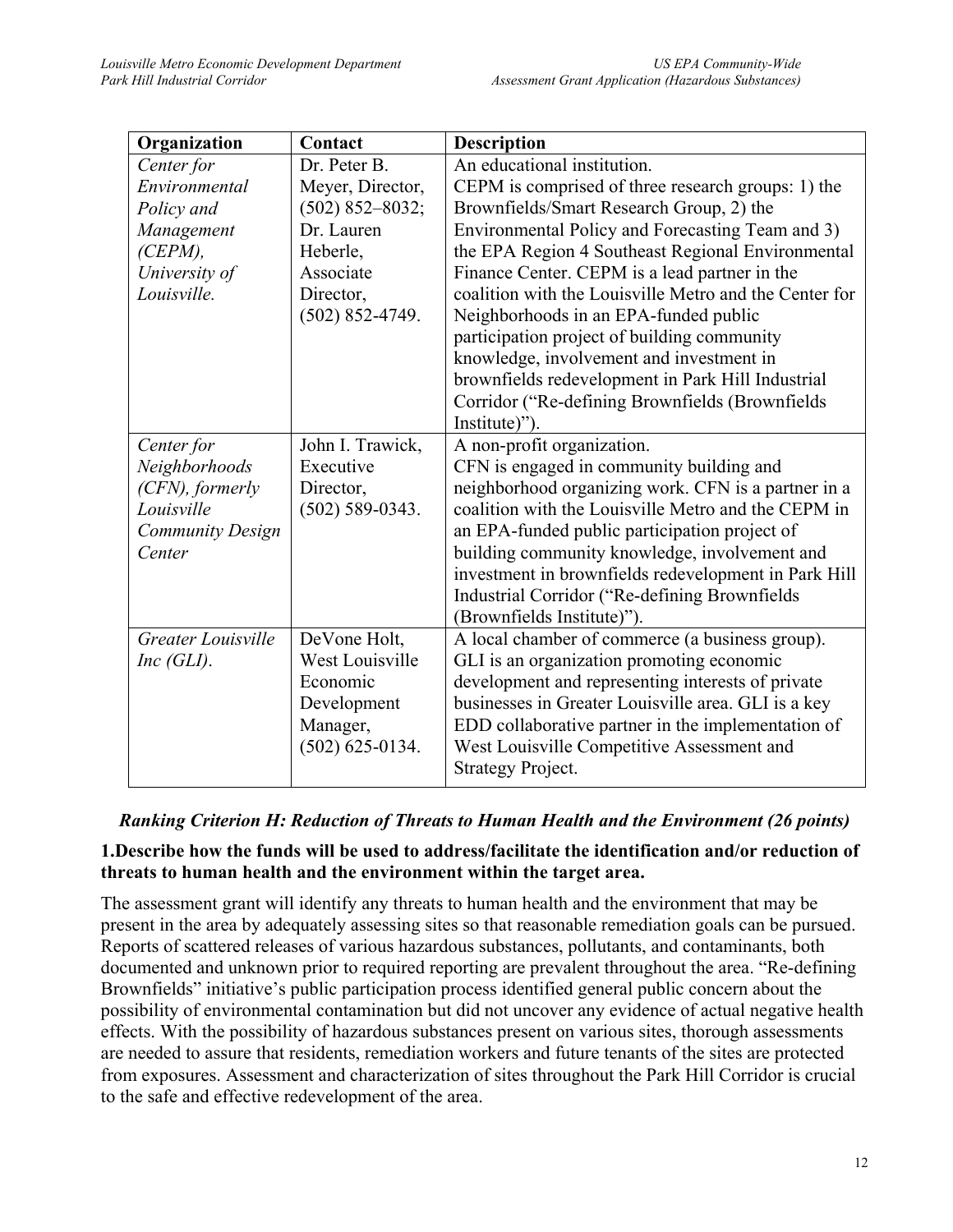By thoroughly characterizing sites in the Park Hill Industrial Corridor using the EPA grant funds, environmental conditions will be identified allowing for the development of appropriate risk management plans. The sites then can be cleaned or managed with an assurance that the future occupants of the redeveloped properties will be protected. Prior to allowing new operations on assessed sites, EDD together with Metro Public Health and Wellness Department will make prospective users fully aware of all institutional and engineering controls in place and help them eliminate potential new exposures.

Park Hill brownfields redevelopment efforts are primarily an economic development initiative. We expect to convert vacant and underutilized brownfields into job-generating industrial and commercial uses, as well as property value-enhancing greenspace. This approach will minimize housing uses and corresponding risks of exposures. Appropriate engineering and institutional controls will be enforced with soil caps and deed restrictions, adequate for industrial, commercial, and recreational uses.

### **2. To what extent are you working with your local, state or tribal health agency environmental authority and/or local public health department to ensure protectiveness of human health and the environment.**

EDD's staff will work with the Metro Public Health and Wellness Department and its Center for Health Equity to ensure consideration of potential public health problems during the assessments covered under this grant and future clean up efforts. This includes regularly informing the neighbors of project work, including assessment and future remediations and demolition. The expanded stakeholder network developed through the "Re-defining Brownfields" initiative allows us to communicate effectively with area residents and businesses.

The Kentucky Superfund Program housed within the Kentucky Environmental and Public Protection Cabinet is charged with protecting human health and the environment from the release of hazardous substances. The program seeks to ensure that contaminated sites are evaluated and cleaned up in a timely manner. EDD has a long history of working with the Cabinet and the Superfund Program including the establishment of a Voluntary Cleanup Program for Kentucky. Most recently, EDD worked with the Cabinet and the Governor's Brownfield Task Force to establish reasonable statewide cleanup standards for the program.

The 2001 Kentucky General Assembly enacted the Voluntary Environmental Remediation Act (VERA) to encourage cleanup of contaminated properties, or brownfields, through increased liability protection for participants. Kentucky's resulting Voluntary Environmental Remediation Program (VERP) allows volunteers and others to approach the cabinet and initiate cleanups on a property they wish to purchase and redevelop. As a result, volunteers can avoid the delays and costs associated with the enforcement process and conduct cleanups within the time frames needed for redevelopment or sale. Once a volunteer completes a cleanup in Kentucky under VERP, the cabinet will issue a "covenant not to sue" letter which provides additional liability protection for the applicant in the event further cleanup is needed in the future. Kentucky's cleanup regulations and statutes offer four tracks. These vary in eligibility, complexity and liability protection provided. EDD working together with Kentucky Environmental and Public Protection Cabinet will make all efforts to enroll sites assessed with the EPA funds into state VERP.

# *Ranking Criterion I: Leveraging of Additional Resources (10 points)*

**1. Identify the funds that your agency/organization has committed or will commit to meet the assessment needs not met through this grant.**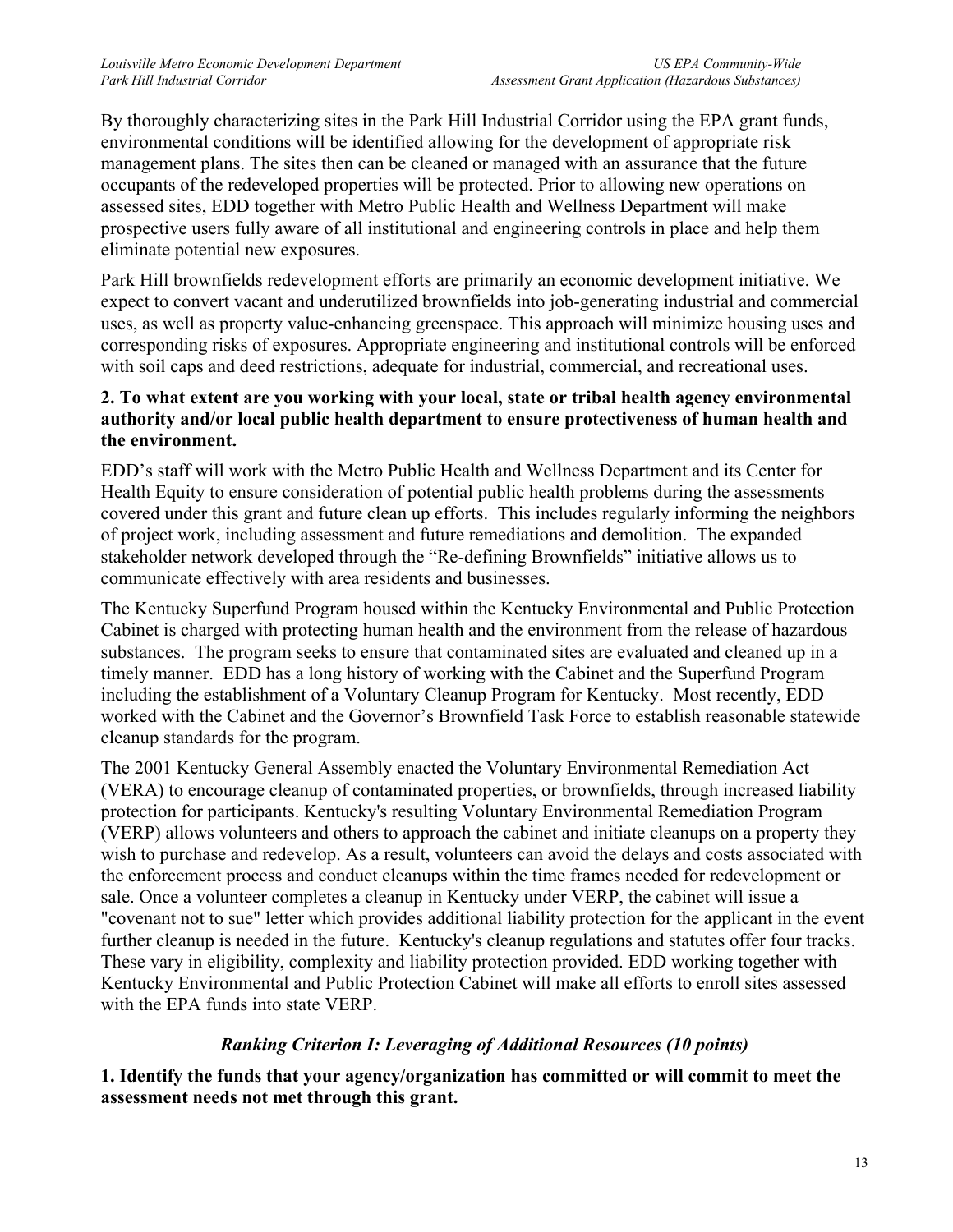Louisville Metro Government is committed to the advancement of brownfields redevelopment initiatives as a part of its mission to promote economic development in the socio-economically disadvantaged inner-city areas. Staff time is contributed to this project in-kind and is not charged to the grant. This staff time is funded through general revenues and it includes the work of the Project Manager, GIS Analyst, and three Economic Development Officers. We estimate the programmatic inkind contribution of EDD's staff time to be valued at approximately \$70,000 (salaries and 20% fringe benefits) per year, bringing 3-year project total in-kind leverage to approximately \$210,000. After the assessments are completed on various sites throughout the Park Hill Corridor, EDD's staff will collaborate with private developers to provide technical assistance and identify the sites for future grant applications such as HUD's Brownfields Economic Development Initiative funding – a competitive brownfields redevelopment program requiring substantial public-private collaboration and strict job-creation criteria. EDD will also work with its public and private partners on potential options for financing economic growth in the Park Hill redevelopment area including, but not limited to such tools as Tax Increment Financing, and the federal tax credit mechanisms. EDD currently operates innovative program that permitted \$4,000,000 of the local allocation of the New Market Tax Credits to be used for smaller scale redevelopment projects, ranging in size from \$500,000 to \$1,000,000.

# **2. Demonstrate your ability to leverage funds.**

Park Hill Industrial Corridor Community-Wide Assessment Program (Hazardous Substances) represents a community-wide effort to connect brownfield redevelopment with an economic development strategy for West Louisville. As a part of Louisville Metro Government's overall commitment to further urban revitalization and economic development in socio-economically disadvantaged areas of the city, this EPA grant funding will be leveraged with other resources to the fullest extent possible. We use several funding mechanism to leverage the EPA Assessment dollars:

# *1. Applicant's Funds*.

*Local funding.* Assessment work funded by this project will be coordinated with the development and implementation of the public Master Planning process in the Corridor. Local funding budgeted for the Park Hill Corridor Master Plan is \$300,000.

*City staff time.* As described in the previous section, Louisville Metro will pay for the staff time of the Project Manager, GIS Analyst, and three Economic Development Officers. These services are provided to the project in-kind. We estimate the in-kind contribution of EDD's staff time to be valued at approximately \$70,000 per year, bringing 3-year project total in-kind leverage to \$210,000

*Economic development contracts*. Louisville Metro Government annually provides funds (\$1,200,000) to Greater Louisville Inc. (local chamber of commerce, a public-private partnership) to promote the City's economic development agenda, including West Louisville economic growth, and to market inner-city brownfields properties. Louisville Metro's contract with the Greater Louisville Inc. is an avenue to attract attention to our focus area and bring private redevelopment dollars to the area targeted in this brownfields assessment application.

*2. Federal Grants (other than EPA)*. We seek a variety of opportunities for leveraging EPA investments in West Louisville's brownfields initiatives. Louisville Metro creatively pursues various sources of federal funding to further our efforts in the brownfields redevelopment. In 2006 EDD was awarded \$100,000 by the Economic Development Administration to pay for a study to examine the potential of the Park Hill Industrial Corridor from the market-centered, real-estate development angle, and identify the most promising sites for redevelopment. Also, in 2006 EDD was awarded two \$62,500 grants in Department of Transportation funds to commission a study of transportation needs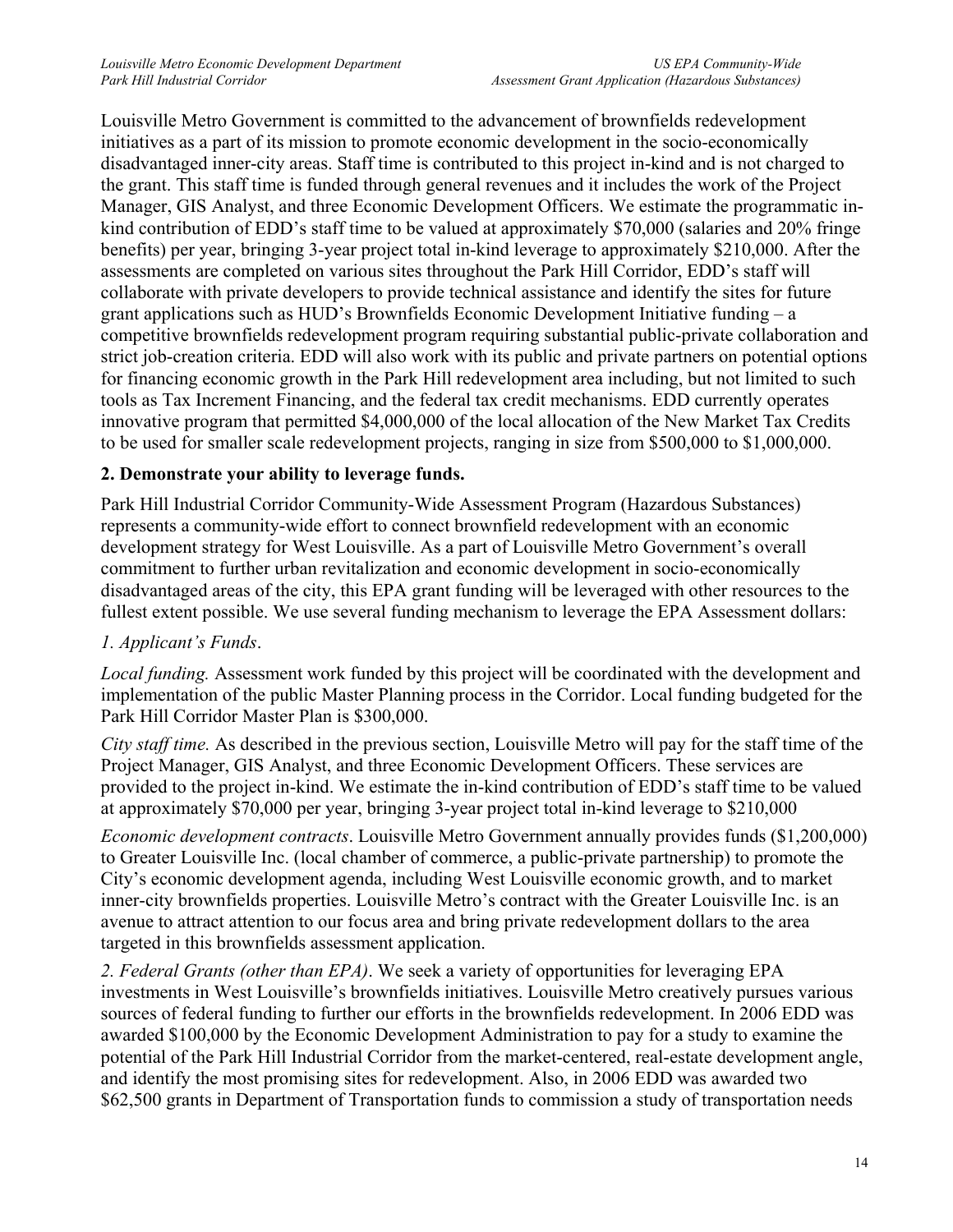in the corridor. We expect that both studies will be completed in January 2008. The studies will provide important background information and help with site selection and prioritization.

*4. Private Investment.* One of the steps in the Master Planning process is to establish an actionable Implementation Strategy which will bring private development investment to the targeted area. Also, a consultant competing to perform Master Plan work will be required to create a joint team with an experienced national real-estate developer with a tract record of successful inner-city and brownfield redevelopment projects. This will help us leverage private development funding once communitywide assessment work is done, and the Master Plan guides redevelopment of the area.

*5. Previous EPA awards*. Our focus on the Park Hill Industrial Corridor is based in part upon the previous EPA investments in Louisville. During site-specific assessment work at the Rhodia site Metro Louisville sought input from the International Economic Development Council (IEDC) to capitalize upon the EPA and city investment in the site's assessment and clean up. IEDC panelists felt the redevelopment and reuse of the Rhodia site would be most successful if pursued simultaneously with the redevelopment of other industrial sites in the corridor. In addition, the EPA-funded "Redefining Brownfields" program is a source of community participation and interest-building in the area's brownfields redevelopment. Public input from these workshops will guide our planning, assessment and remediation efforts.

In 2007 Louisville Metro received EPA Petroleum Assessment (\$200,000) Grant and Revolving Loan Grant (\$1,000,000). This Hazardous Substances assessment application will help us establish a comprehensive program targeting all eligible contaminants in the targeted area.

*6. State Funds.* In addition to the described above funding sources EDD will pursue State funding for the redevelopment efforts in the Park Hill Industrial Corridor. For example, following the completion of the EPA-funded assessment activities at the 17-acre brownfield Rhodia site, EDD sought funding from the State of Kentucky to prep the site for redevelopment and enhance its marketability. Once prepped for redevelopment the site will serve as the Park Hill Industrial Corridor's economic development catalyst.

# *Ranking Criterion J: Programmatic Capability (20 points)*

### **1. Demonstrate your ability to manage this grant and successfully perform all phases of work under this grant.**

The Louisville-Jefferson County Metro Government has grants management and finance offices that produce reports, pay invoices, and manage accounts for all federal grants and flow-through awards. The Louisville-Jefferson County Metro Government has all the necessary accounting policies and procedures in practice to be in compliance with all federal accounting regulations. The Economic Development Department employs professional staff which will provide close control and oversight of environmental contractors. Personnel, full- or part-time, will be hired if necessary to provide an additional support for the assessment activities.

Louisville has a successful tract record of completed brownfield projects using both the EPA Brownfields awards as well as other public and private sources of funding. Public-private partnerships resulted in the development of the Phoenix Award Grand Prize-winner Papa John's Cardinal Stadium at the University of Louisville. In 2002, the City received another Phoenix Award for "A Riverfront Reclaimed," which touted the reclaimed waterfront park and a new Triple A baseball stadium.

Region IV EPA Brownfields Assessment Demonstration Pilot was efficiently used to: create parcelspecific database of property with layers of public environmental information to assist redevelopers; assess the Garfield pilot project, which was sold to a private investor, bringing an idle site back to the